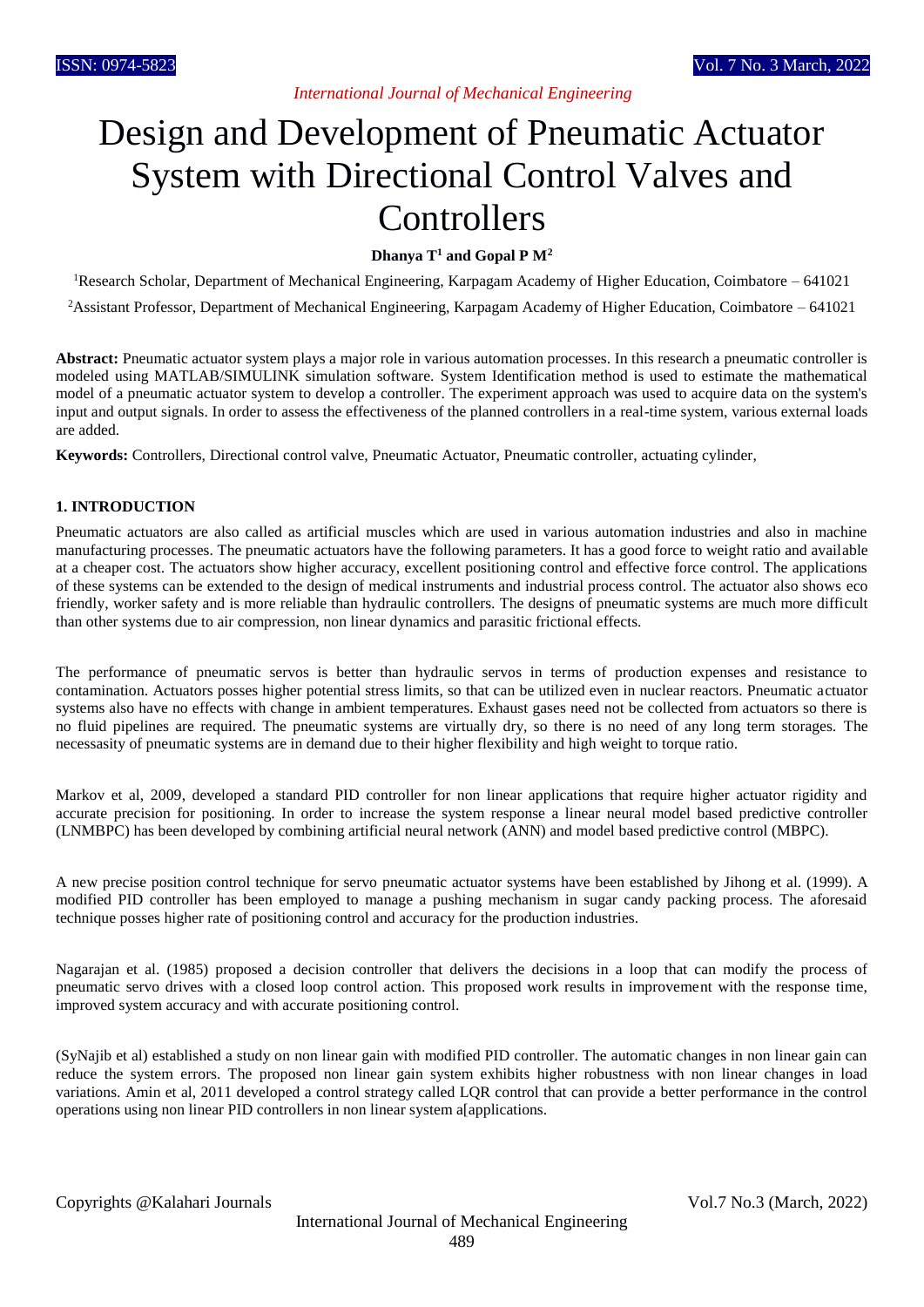The size of the state feedback controller can be reduced by employing a LQR controller. A feedback gain matrix has been constructed in order to minimize the objective function of the problem in order achieve the goal of balance between controller magnitude and speed of response of the system. Also this system can increase the system stability in a promisable limit.

Jian-Bo, He et al, 1998 developed a controller that can process a single input single output system (SISO) with a phase margin limit of 60 degree to infinity. Jian- Bo, He et al, 1998 made an experiment in LQR solutions that are suitable for time delayed systems with effective tuning systems.

## **2. METHODOLOGY**

Figure 1 shows the basic block diagram of a pneumatic actuator. The system consists of a compressor, directional control valves, a pressure relief valve, filters, a silencer, control valves, and a pneumatic actuator. Pneumatic actuators, also known as pneumatic cylinders, are extremely dependable and safe motion control devices that convert energy into rotary or linear motion.

Control valves are widely used in process control industries. The frequent opening and closing of valves need an automatic pneumatic control for their effective operations. In some industries it is not possible to operate the control values due to their higher hazard levels. In this situation control valves with pneumatic actuators is good choice for control operations.



**Figure 1.Basic block diagram of a pneumatic controller**

In some pneumatic actuators position movements and diaphragm are available. The operational energy can be increased by the effective usage of compressed air in the actuators. The movement of piston is due to the air compression force and pressure. Mechanical movements can be adjusted by using control valves with air circulation. Two important factors that can influence s the actuator system they are absorption properties and high compression of air. This will increases the system safety when compared to other gases. The kinetic energy can be controlled effectively buy using pneumatic actuators in the industrial manufacturing environment.

#### **MATLAB/SIMULINK Model For Pneumatic Actuator System**

The graphical user interface (GUI) in the MATLAB/SIMULINK can be used for the estimation and analysis of linear and non linear control system models. The mathematical models and user defined dynamic system models can be developed using this software. Both the time domain and frequency domain analysis can be made easy. The state space models also made easy by using this software for multiple input and multiple output (MIMO) systems. The system identification tool box in MATLAB includes maximum likelihood, prediction-error minimization (PEM), subspace system identification, and other identification techniques. The software also be used for system forecasting applications.

When compared to single acting actuator the double acting actuator system is made up of Translational Mechanical Converter blocks that provide an interaction between the translational mechanical system and a gas network. When the valve spool moves to its maximum position during simulation in the positive displacement then the actuator reaches its maximum stroke. When the spool is at center position when load increases. The valve spool moves towards negative maximum direction, the actuator reacts to its shortest stroke. The circuit can dissipate the pressure when the thermal convection increases between pipes and the environment.

Copyrights @Kalahari Journals Vol.7 No.3 (March, 2022)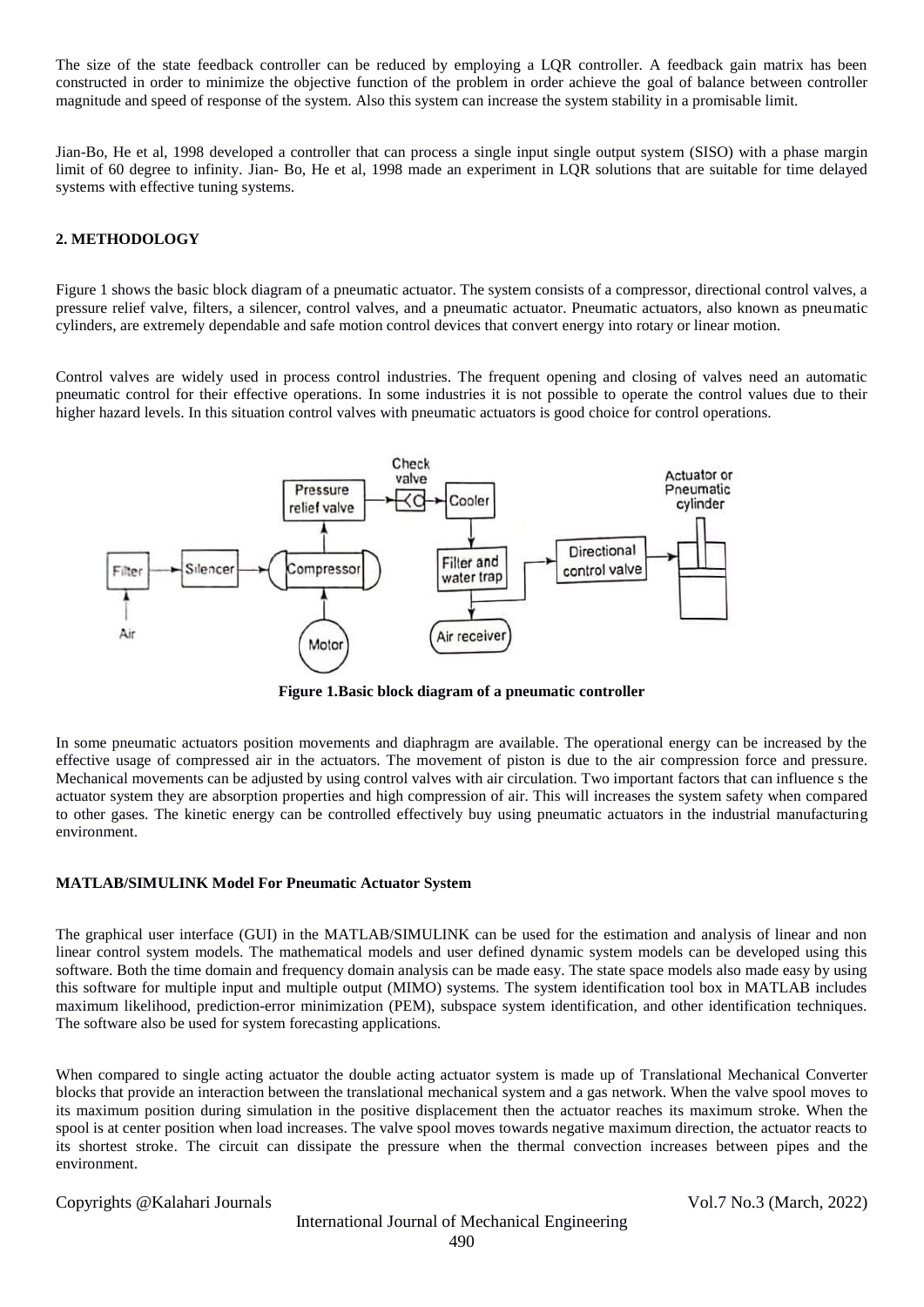

**Figure 2. MATLAB / SIMULINK model for Pneumatic actuator system** 

Figure 2 depicts how the components can be combined to create a controlled pneumatic actuator model. When the directional control valve operates then the actuator system can open and close the system path way. The valve is operated by a subsystem which is made up of Variable Local Restriction blocks.

#### **Double activating controller sub system**

The valve position control can be achieved by double action control valves (sides open and close). Most commonly used valves in most industrial process are ball valve, control valve, choke valve, spring return actuators and double acting actuators. Figure 3 depicts the MATLAB/SIMULINK subsystem configuration for a double actuating controller.



**Figure 3. Sub system illustration of a double actuating controller** 

Copyrights @Kalahari Journals Vol.7 No.3 (March, 2022)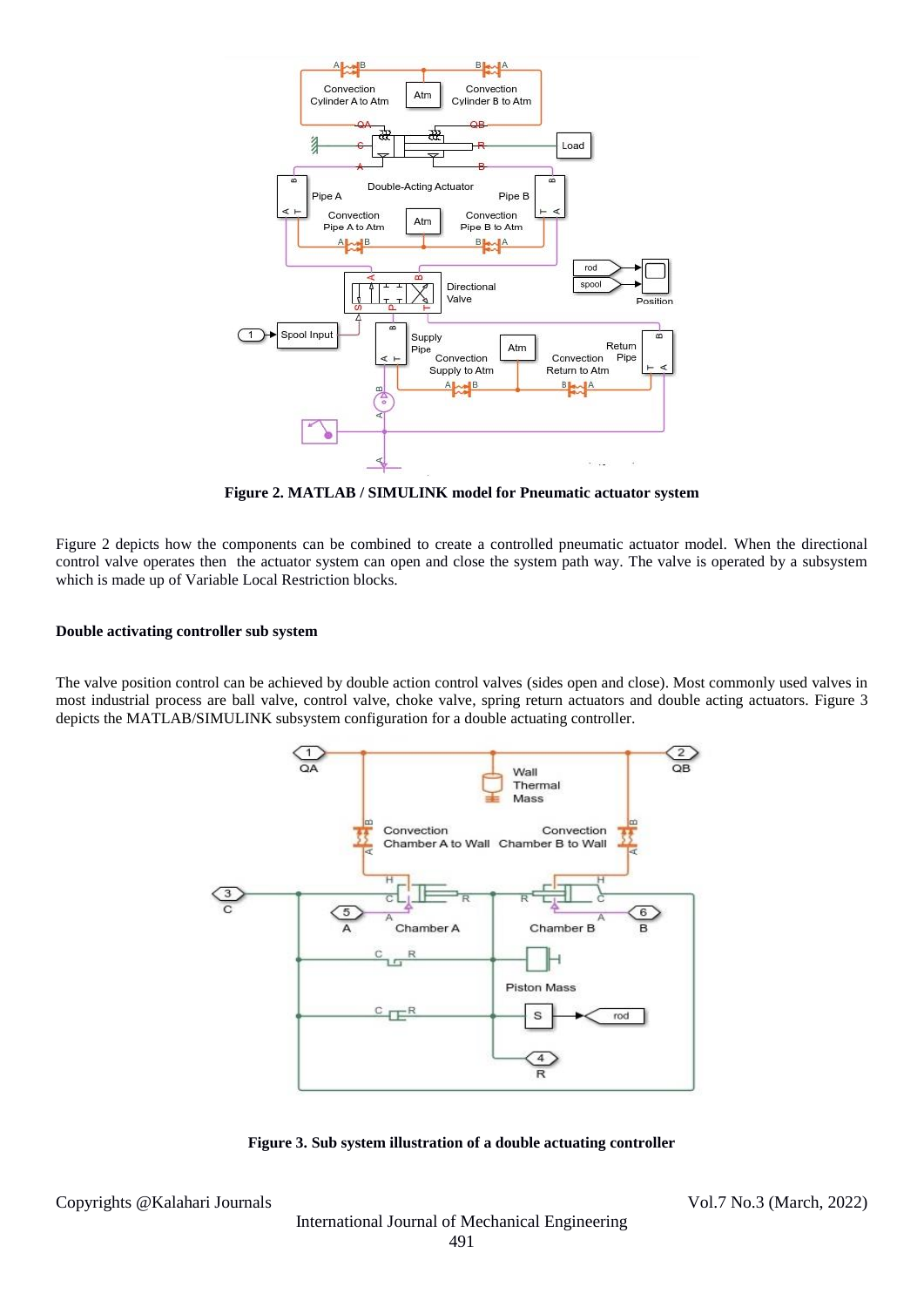The spring return actuator is a valve position control device that seals or opens the valve using spring force. We only need to pressurize one side of the valve to make it work. The valve is operated solely by the double acting actuator via a piston. We must alternately pressurize both sides of the actuator to open the valve.

#### **Directional valve subsystem**

Valve ports, which provide a pathway for flow to or from other components/sources, allow fluids or gases to flow into diverse paths from directional control valves. They are an essential component of hydraulic and pneumatic systems. A manually or electrically controlled spool inside a cylinder makes up a directional control valve. The location of the spool enables or restricts fluid flow within the channel; this happens quickly, causing fluid to accelerate and decelerate quickly.

Figure 4 depicts the subsystem layout of a directional valve using MATLAB/SIMULINK. Directional Hydraulic Control In the agricultural, industrial, and mobile industries, valves are used to provide smooth operation, low pressure drop, and quick reaction for accurate fluid control in a lightweight valve. These valves have a 2000 psi pressure rating and a flow rate of 10 GPM. They are in high demand due to their versatility, and they are used in a wide range of applications.



**Figure 4. subsystem model for directional valve**

A movable spool inside a cylinder with lands and grooves is typical of a directional control valve. The spool is normally manually or electrically driven, and its position controls the fluid channel by restricting or allowing flow. The grooves on the spool, for example, allow oil or gas to flow around the spool and through the valve body, whereas the lands on the spool prevent oil passage through the valve body.

#### **Supply pipe sub system**

In pneumatic systems, for the compressed air transport hoses or tubes can be used. Compressor oil condensation and dust particles are the major pollution by products of compressed air. These pollution products severely affect the environment. The hoses are tubes should withstand higher amount of stress and temperature

Tubes are generally made up of single layer materials also called monolayer substances. The tubes are chemically inert materials and also they are water proof for hoses, several layers of materials will be used. As a result, while the inner hose material should be resistant to compressor oils and condensate, the outer shell should be made of a different material to protect it from the elements. Figure 5 depicts a supply pipe subsystem topology created in MATLAB/SIMULINK.

Copyrights @Kalahari Journals Vol.7 No.3 (March, 2022)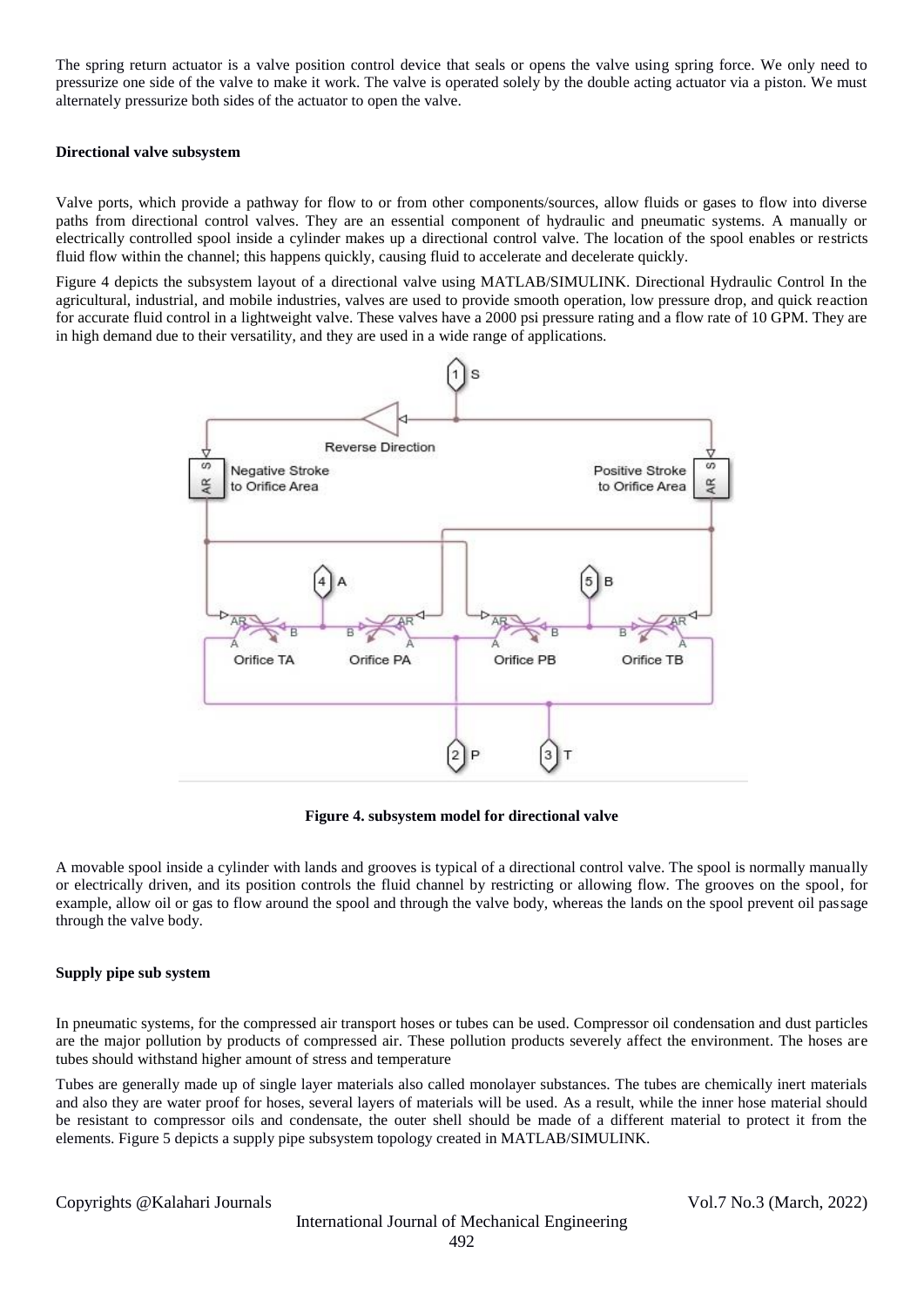

**Figure 5 supply pipe system for pneumatics**

Flexible tubing or hoses are used to link pneumatic components like valves, cylinders, and pressure regulators to the main air supply line. They can, however, be strengthened, such as a metal-plastic pipe, which provides for toughness while remaining light and flexible. Flexibility is vital since the components may vibrate or move, therefore a flexible hose will take this into account. They're also near the conclusion of the pneumatic cycle, thus they can have the lowest diameter required. They use fittings to connect to the main air supply line and individual components.

### **3. SIMULATION RESULTS AND DISCUSSION**

For multiple trial runs, the intended pneumatic system has been simulated. When employed in linear motion control applications, pneumatic actuators can produce great force and fast movement rates. This is because of the device's use of air pressure and flow.

From figure 6 through figure 8, the simulation output from the pneumatic systems is shown. The simulation output of the suggested pneumatic actuator system is shown in Figure 6. The spool position of the control valve is shown in millimeters, whereas the actuator rod positions are shown in metres. At a 2.5-second interval, while the spool position is at 5 mm, the corresponding rod position is at 0.2 m. From 3.5 to 6.1 seconds, the actuator rod reaches its greatest value of 0.2 m. The valve spool position has the lowest value of -5 mm and the largest movement of 5 mm.



**Figure 6 Pneumatic actuator system response with valve spool position movement**

Copyrights @Kalahari Journals Vol.7 No.3 (March, 2022)

International Journal of Mechanical Engineering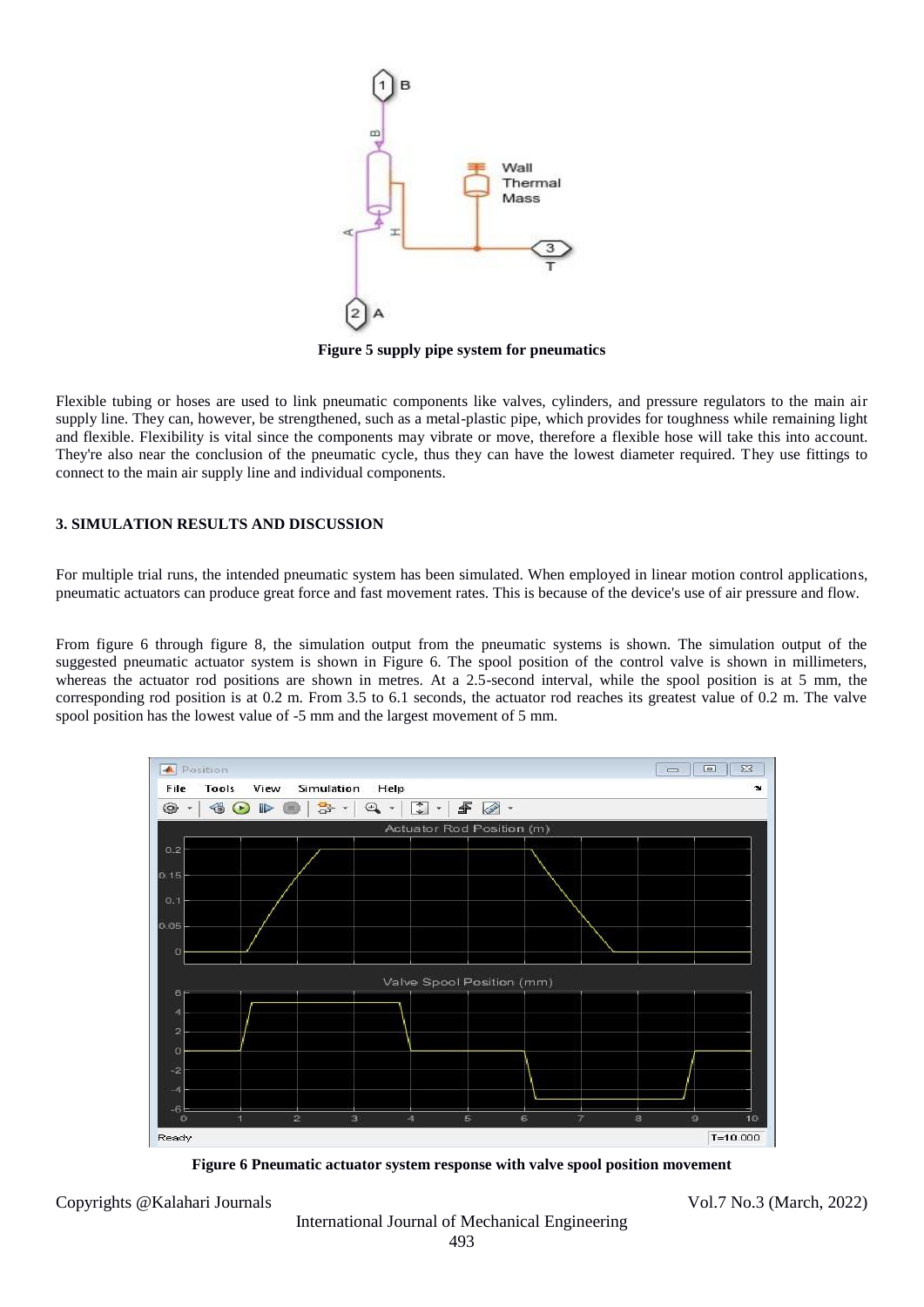

**Figure 7 simulation output for flow through valve orifaces**



**Figure 8 simulation output for pressure and temperature in actuator**

The orifice output of the PA and PB is shown in blue, while the orifice output of the TA and TB is shown in red. The graph depicts the mass flow rate in kilogram's per second. 1.9 x 10-3 kg/s is the largest mass flow rate achieved. The pressures and temperatures inside the actuator chambers A and B are depicted in Figure 8. Chamber A has a maximum pressure of 0.75 MPa, while chamber B has a maximum pressure of 0.73 MPa. The maximum temperature reached in both chambers A and B is 340 K, indicating that the pressures and temperatures in both chambers are safe. Orifice PA and Orifice TB open when the valve spool position is positive, allowing gas to flow from port P to port A and port B to port T. Orifice PB and Orifice TA open when the valve spool position is negative, allowing fluid to flow from port P to port B and from port A to port T.

#### Copyrights @Kalahari Journals Vol.7 No.3 (March, 2022)

# International Journal of Mechanical Engineering